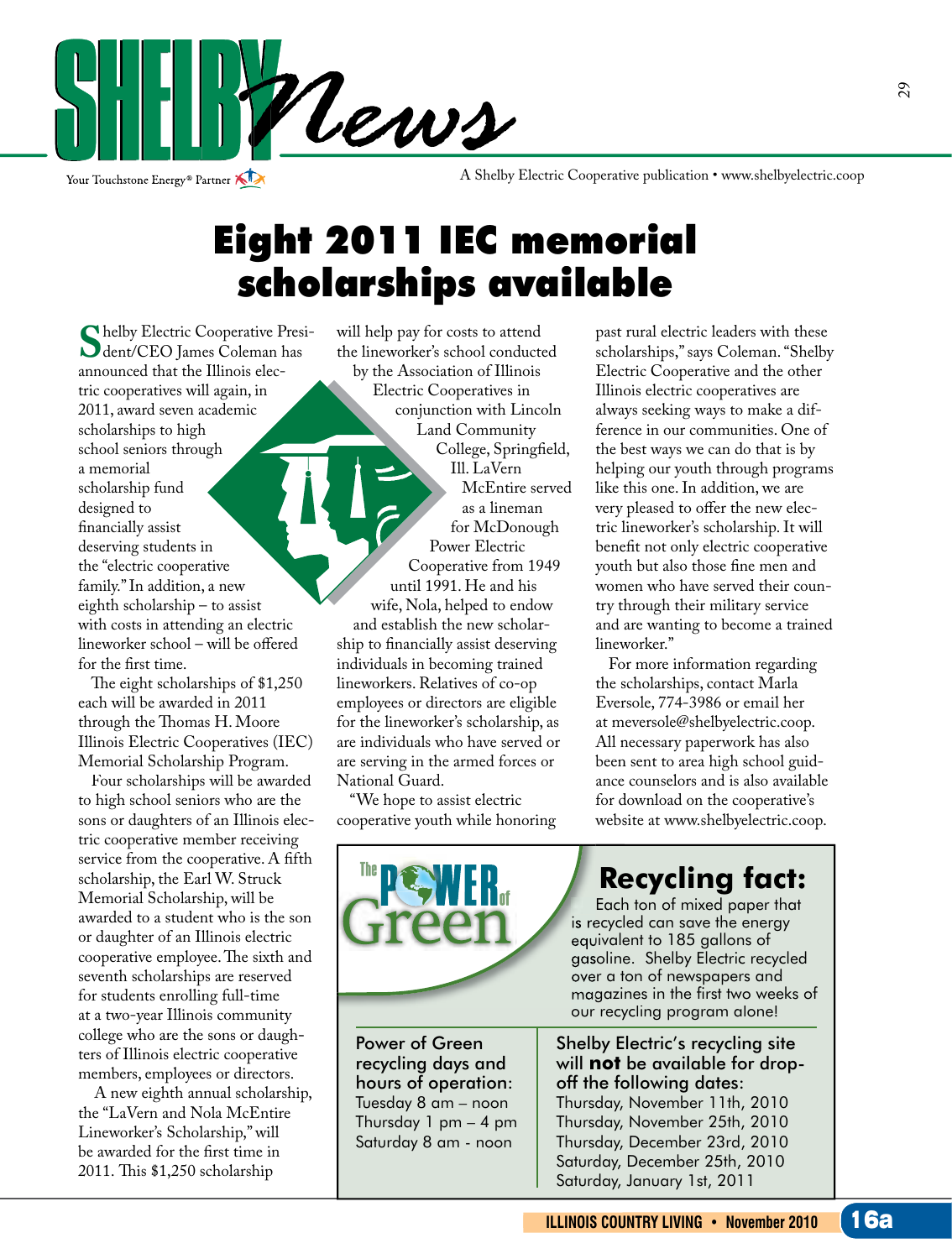

Your Touchstone Energy<sup>®</sup> Partner

## **CPS** Losed

Your cooperative offices will be closed Thursday, November 11 for Veteran's Day and on Thursday and Friday, November 25 and 26 for Thanksgiving.

Be thankful for the freedoms we have and tell a Veteran "Thank You" for their service to our country.



P.O. BOX 560 Shelbyville, IL 62565 **Phone: 217-774-3986 Fax: 217-774-3330 www.shelbyelectric.coop twitter.com/YourCoop facebook.com/YourCoop**

**Office Hours:** 7:30 a.m. - 4:30 p.m.



**Shelby Electric** Cooperative

# WORKSHOP

*You have the power to stop letting money slip through the cracks of your home!*

Thursday, November 4, 2010 6 p.m. to 9 p.m. Shelby Electric Cooperative Headquarters Route 128 & North Sixth Street (across from Shelbyville High School) Shelbyville, Illinois

#### **Join us for a workshop with Keith Williams**

 Keith Williams is the owner of Building Services & Consultant LLC, providing home performance evaluations and assessments for existing residential homes for over six years. He has more than 20 years experience as an insulation contractor specializing in existing residential buildings.

 Learn how to evaluate your current insulation, locate your home's air leaks and decipher the materials needed for air-sealing and insulating your home.

Please call 800-677-2612 to help us plan for seating.

### OUTAGE REPORT

| <b>LINE OUTAGES</b> |              |                   |                  |                                   |  |  |
|---------------------|--------------|-------------------|------------------|-----------------------------------|--|--|
| <b>DATE</b>         | <b>HOURS</b> | <b>SUBSTATION</b> | <b>CAUSE</b>     | <b>MEMBERS</b><br><b>AFFECTED</b> |  |  |
| 9/1/2010            | 1.12         | Yantisville       | Broken conductor | 52                                |  |  |
| 9/2/2010            | 2.00         | Wenonah           | Lightning        | 62                                |  |  |
| 9/7/2010            | 2.25         | Taylorville       | Vehicle          | 92                                |  |  |
| 9/15/2010           | 0.10         | Airport           | Planned work     | 106                               |  |  |
| 9/15/2010           | 0.10         | Airport           | Planned work     | 106                               |  |  |
| 9/20/2010           | 0.40         | Moweaqua          | Unknown          | 65                                |  |  |
| 9/22/2010           | 4.00         | Pana              | Bad underground  | 103                               |  |  |
| 9/25/2010           | 1.25         | Richland          | Animal/bird      | 72                                |  |  |
| 9/26/2010           | 2.02         | Wenonah           | Vehicle          | 65                                |  |  |
| 9/27/2010           | 2.15         | Shelbyville       | Vehicle          | 130                               |  |  |
| 9/29/2010           | 1.20         | Yantisville       | Broken conductor | 290                               |  |  |
|                     |              |                   |                  |                                   |  |  |

| SUBSTATION OUTAGES |      |                         |                  |                                   |  |  |
|--------------------|------|-------------------------|------------------|-----------------------------------|--|--|
| DATE               |      | <b>HOURS SUBSTATION</b> | <b>CAUSE</b>     | <b>MEMBERS</b><br><b>AFFECTED</b> |  |  |
| 9/26/2010          | 1.35 | Yantisville             | Broken conductor | 758                               |  |  |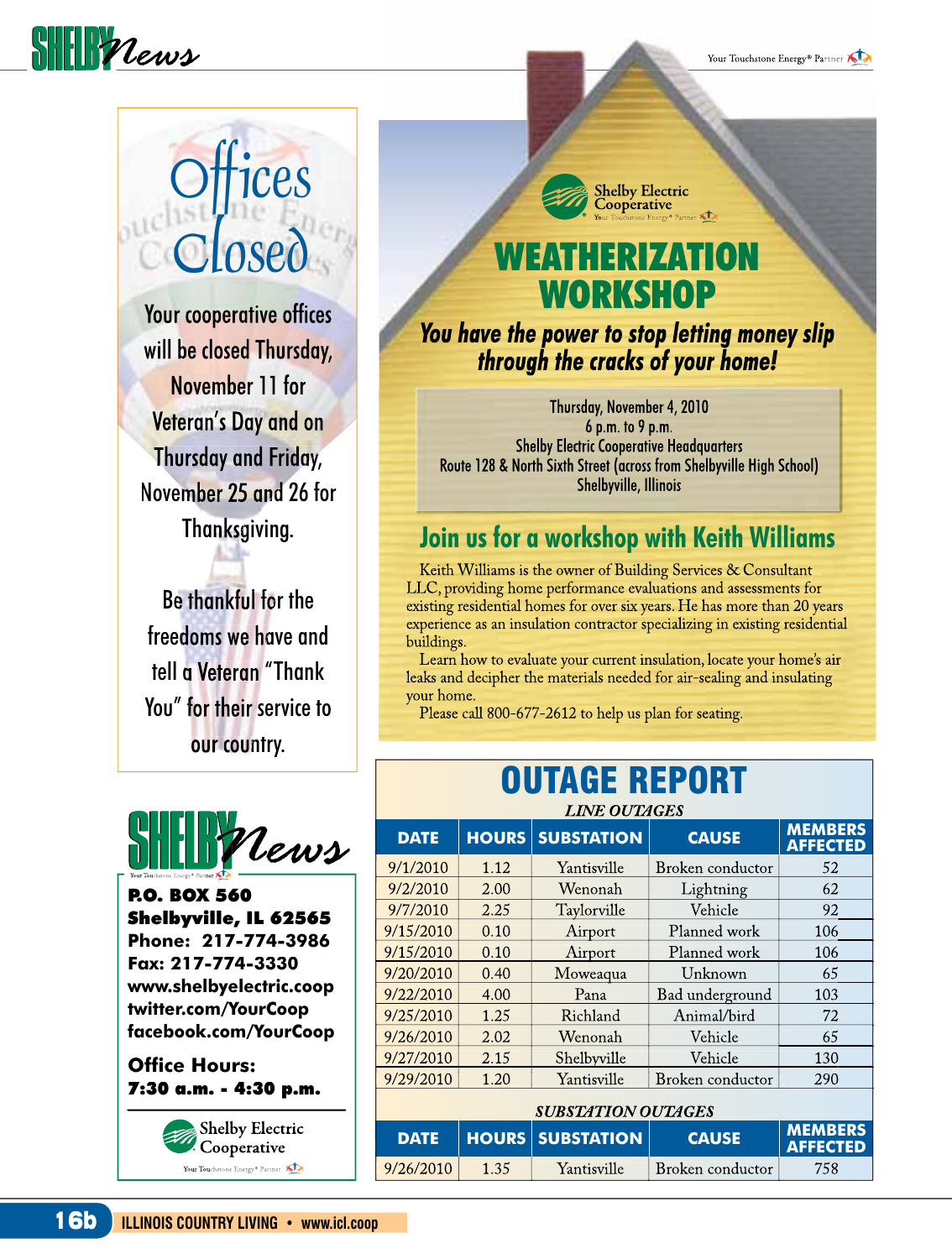

## REAL LIFE LREAL POWER

### Holiday energy usage can add up

**H**olidays are a festive time<br>of year with gifts, fun<br>decorations family visits and lo decorations, family visits and lots of laughter. They can also ring in extra energy use for heating, decorative lights and more.

 What steps can you take to make sure the holidays don't leave a surprise "gift" on your next electric bill?

 One of the most popular ways to save energy without dimming holiday cheer is switching to lightemitting diode (LED) holiday lights. These long-lasting and energy efficient lights have been used for years in vehicles to let you know when you're low on gas or need an oil change. Over the past few years, prices have dropped low enough to make these bulbs costeffective for decorative use.

 On the plus side, LEDs last longer than traditional incandescent lights. They run cool and colors don't fade over time. Best of all, they use about a tenth of the energy for the same amount of light.

The news isn't all cheery. Decorative LEDs cost more than strands of incandescent lights up to \$40 or more to outfit a tree, according to Consumer Reports, an independent product tester. Over time, the higher investment does pay off. When Consumer Reports compared LEDs and incandescent holiday lights in 2007, they found LEDs use between 1 and 3 kWh of energy, compared to between 12 to 105 kWh for traditional lights. This translates into a savings of up to \$11 every year. In addition, LEDs are more durable, lasting more than 4,000 hours while incandescent bulbs burn out by the 2,000 hour

mark; the initial investment pays dividends over the long haul.

 Regardless of which type of lights you use, it's a good idea to turn off your holiday lights before you go to bed. Consider installing timers to reduce the amount of time your holiday lights are using electricity. Just 10 incandescent strands lit for 13 hours a day can easily add more than \$50 to an electric bill. Limit light displays to no more than six hours nightly.

 Heating usually accounts for the lion's share of cold-weather energy costs. Make sure to set your thermostat as low as comfort permits. Each degree above 68 degrees adds 2 percent to 3 percent to the amount of energy needed to heat your home. Conversely, you'll save by lowering your thermostat (and leaving it there).

 Lights and heat aren't the only holiday addition impacting your

electric bill — family guests add to your costs, too. Extra guests translate into extra water to heat for showers. You can expect extra guests to strain your electric water heater — folks often take longer showers in colder weather, increasing water-heating costs. Before guests arrive consider installing a low-flow showerhead to reduce the amount of water used, and try to keep showers to six minutes or less.

 Finally, in the average home, 75 percent of the electricity used to power electronic gifts and gadgets is used while the products are off. This phantom power use can be avoided by unplugging the items or using a power strip.

 To learn more about ways to cut home energy use, visit www.TogetherWeSave.com.

*Sources: Consumer Reports, U.S. Department of Energy*